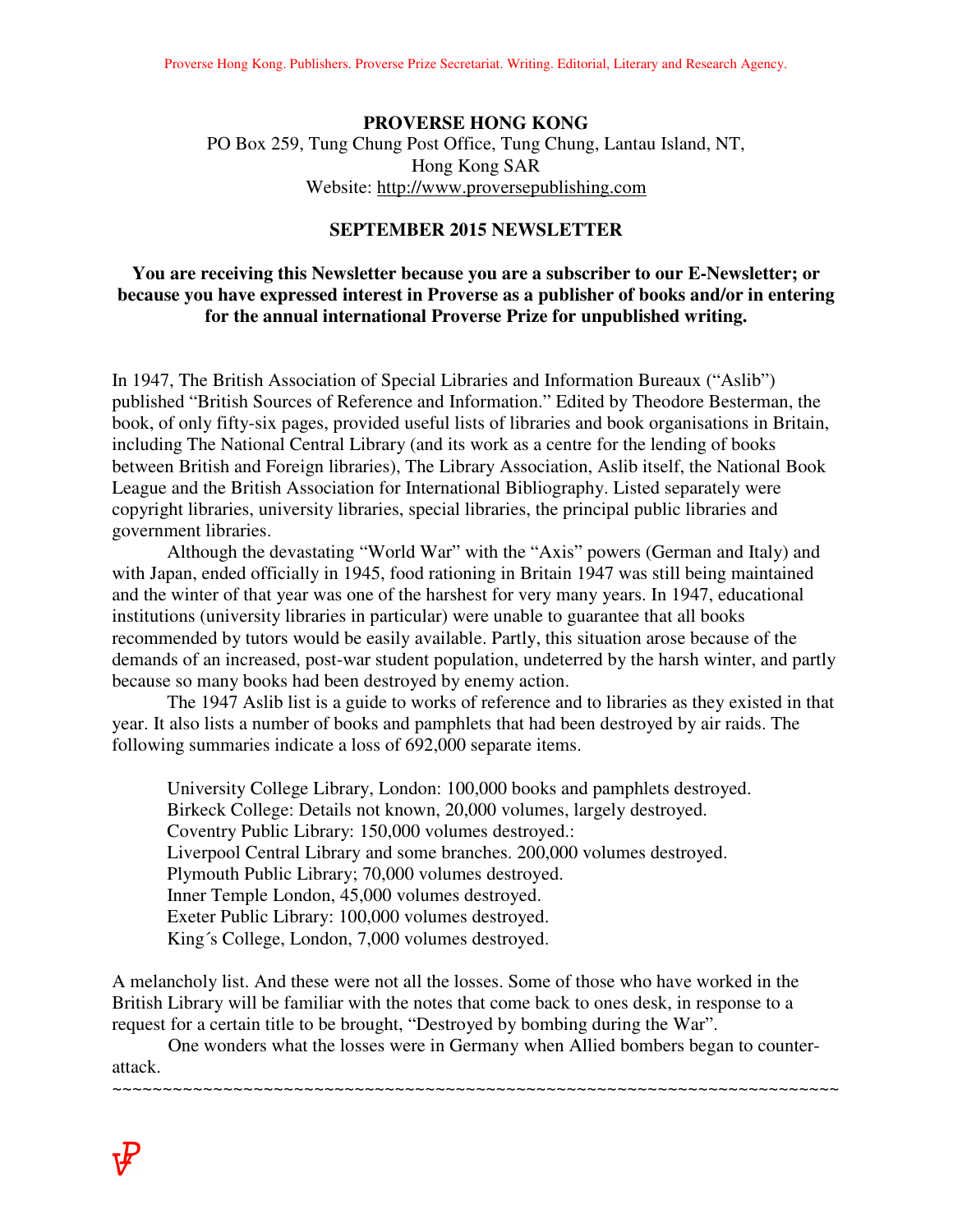# **COMING SOON**

On Thursday, 24 September, at an event to be held in Andorra La Vella, Principality of Andorra, in the Pyrenees, those who will progress to the second round in the competition for the seventh annual international Proverse Prize for unpublished writing will be announced.

As readers will know, the prize includes publication by Proverse Hong Kong and a cash prize which may be shared by at most two entries. Those books which have been winners / jointwinners of the Proverse Prize from 2009-2013 inclusive (novels, a poetry collection, biography, memoirs) and already published by Proverse Hong Kong, will be on display. They are:

*Instant Messages* by Laura Solomon *Mishpacha* by Rebecca Tomasis *The Misted Mirror* by Gillian Jones *Article 109* by Peter Gregoire *The Village in the Mountains* by David Diskin *A Shimmering Sea* by Sophronia Liu *Shadows in Deferment* by Birgit Linder *The Diplomat of Kashgar* by James McCarthy.

Some important announcements will be made about changes in the regulations of the Prize, opening it up to more types of entry.

We are very pleased that we will be joined on this occasion by Catalan writer, David Gàlvez

If any readers will be in Andorra on this date, please email **proverse@netvigator.com** and we will send you location details.

### **FOR YOUR DIARIES**

Introducing Lt. Cmdr. Henry C.S. Collingwood-Selby, RN (1898-1992) and his Hong Kong life in the year before and during the Japanese Occupation.

Proverse author and publisher, Dr Gillian Bickley, will speak in London on Saturday 10 October, 2.30pm, introducing the book, *In Time of War*, which she co-edited with Richard Collingwood-Selby, OBE (who lives in Chile). The book is based on Richard's findings and transcripts of the personal papers of his father, Lieutenant Commander Henry Collingwood Selby.

Laid off from the Royal Navy after serving at the end of the First World War, Harry Selby joined the Chinese Maritime Customs Service but was recalled to active service in Hong Kong during preparations for an escalation of the Second World War. When the Japanese attack on Hong Kong came and their position on Hong Kong Island was established, he was ordered to scuttle his mine-layer, HMS *Redstart*, and afterwards fought on land. After being wounded and sent to hospital, he was confined until the end of the war in successive Prisoner of War camps in Hong Kong. The details he gives of camp life are fascinating and novel as is the Hong Kong life he describes in the year up to the Fall of Hong Kong.

"A tale of service, stamina, and survival, with lessons for us all." -- Jay Winter, Yale University.